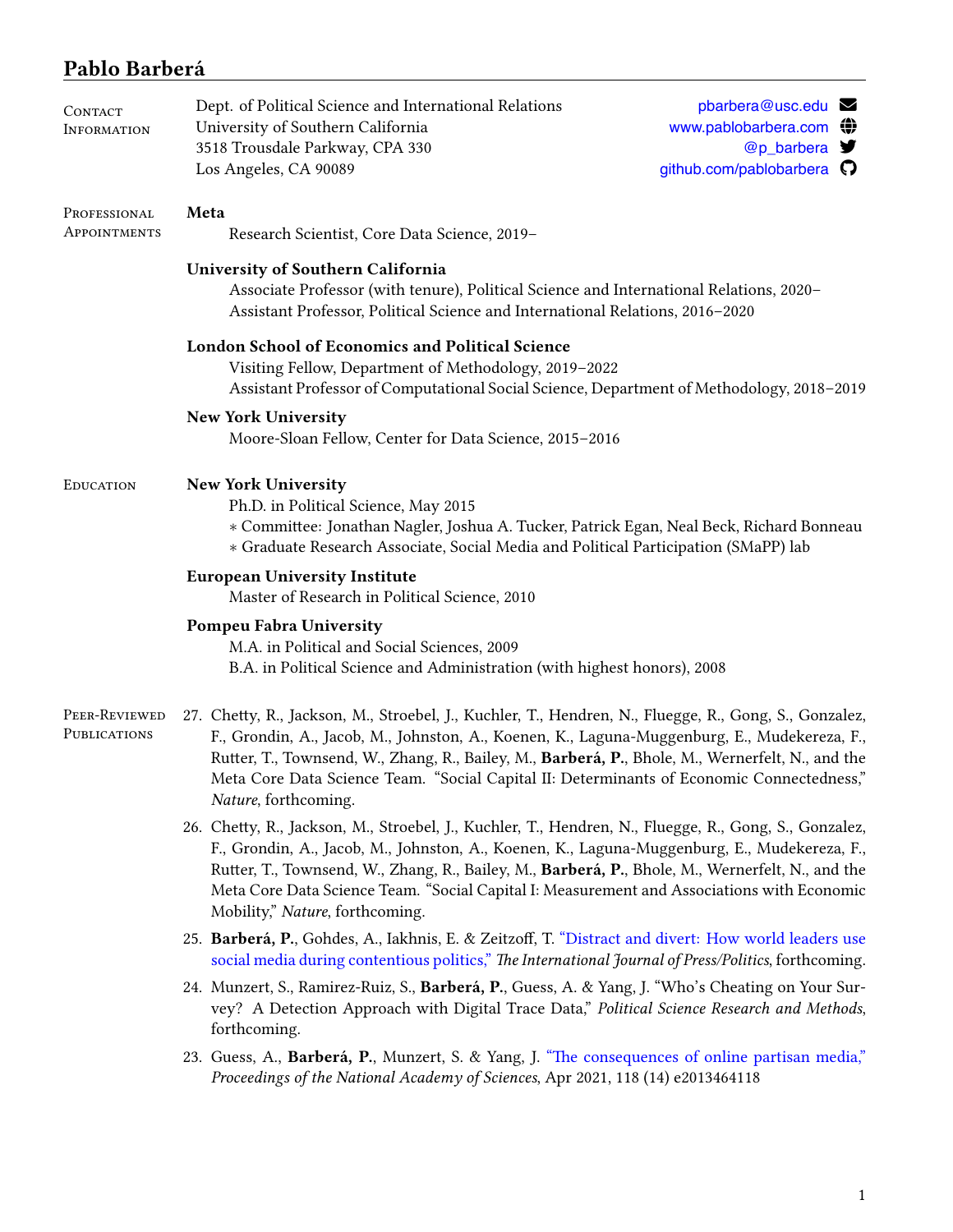- 22. Fazekas, Z., Popa, S., Schmitt, H., **Barberá, P.** & Theocharis, Y."[Elite-Public Interaction on](https://ejpr.onlinelibrary.wiley.com/doi/10.1111/1475-6765.12402) [Twitter: The EU Issue in the 2014 EP Campaign](https://ejpr.onlinelibrary.wiley.com/doi/10.1111/1475-6765.12402)", *European Journal of Political Research*, 2021, 60(2): 376–396.
- 21. Siegel, A., Nikitin, E., **Barberá, P.**, Sterling, J., Pullen, B., Bonneau, R., Nagler, J. & Tucker, J. "[Trumping Hate on Twitter? Online Hate Speech and White Nationalist Rhetoric in the 2016](http://dx.doi.org/10.1561/100.00019045) [US Election Campaign and its Aftermath](http://dx.doi.org/10.1561/100.00019045)", *Quarterly Journal of Political Science*, 2021, 16(1): 71– 104.
- 20. **Barberá, P.**, Boydstun, A., Linn, S., Nagler, J., McMahon, R., ["Automated Text Classification of](https://www.cambridge.org/core/journals/political-analysis/article/automated-text-classification-of-news-articles-a-practical-guide/10462DB284B1CD80C0FAE796AD786BC6) [News Articles: A Practical Guide"](https://www.cambridge.org/core/journals/political-analysis/article/automated-text-classification-of-news-articles-a-practical-guide/10462DB284B1CD80C0FAE796AD786BC6), *Political Analysis*, 2021, 29(1): 19–42.
- 19. Munzert, S., **Barberá, P.**, Guess, A. & Yang, J. ["Do Online Voter Guides Empower Citizens?](https://academic.oup.com/poq/advance-article/doi/10.1093/poq/nfaa037/6104133) [Evidence from a Field Experiment with Digital Trace Data,"](https://academic.oup.com/poq/advance-article/doi/10.1093/poq/nfaa037/6104133) *Public OpinionQuarterly*, 2020, 84(3): 675–698.
- 18. Theocharis, Y., **Barberá, P.**, Popa, S., Fazekas, Z."[The Dynamics of Citizen Incivility Towards](https://journals.sagepub.com/doi/full/10.1177/2158244020919447) [Politicians](https://journals.sagepub.com/doi/full/10.1177/2158244020919447)", *Sage Open*, 2020, 10(2): 1–15.
- 17. **Barberá, P.**, Casas. A, Nagler, J., Egan, P., Bonneau, R., Jost, J. & Tucker, J. ["Who Leads? Who](https://t.co/6KnjCczsqH) [Follows? Measuring Issue Attention and Agenda Setting by Legislators and the Mass Public](https://t.co/6KnjCczsqH) [Using Social Media Data",](https://t.co/6KnjCczsqH) *American Political Science Review*, 2019, 113(4): 883-901.
- 16. Jost, J. T., **Barberá, P.**, Bonneau, R., Langer, M., Metzger, M., Nagler, J., Sterling, J. & Tucker, J. A. ["How Social Media Facilitates Political Protest: Information, Motivation, and Social Networks"](http://onlinelibrary.wiley.com/doi/10.1111/pops.12478/full), *Political Psychology*, 2018, 39(S1), 85-118.
- 15. **Barberá, P.** & Zeitzoff, T. ["The New Public Address System: Why Do World Leaders Adopt](https://academic.oup.com/isq/article/doi/10.1093/isq/sqx047/4430887/The-New-Public-Address-System-Why-Do-World-Leaders) [Social Media?"](https://academic.oup.com/isq/article/doi/10.1093/isq/sqx047/4430887/The-New-Public-Address-System-Why-Do-World-Leaders), *International Studies Quarterly*, 2018, 62 (1): 121–130.
- 14. Bauer, P., **Barberá, P.**, Ackerman, K. & Venetz, A."[Is the Left-Right Scale a Valid Measure of](http://link.springer.com/article/10.1007/s11109-016-9368-2) [Ideology? Investigating the Meaning of 'Left' and 'Right' and Its Impact on Measurement"](http://link.springer.com/article/10.1007/s11109-016-9368-2), *Political Behavior*, 2017, 39 (3): 553-583.
- 13. Riera, P., Gómez, R., Mayoral, J.A. **Barberá, P.** & Montero, J.R. ["Local Elections in Spain: The](http://revintsociologia.revistas.csic.es/index.php/revintsociologia/article/view/675/832) [Personalization of Voting Behavior](http://revintsociologia.revistas.csic.es/index.php/revintsociologia/article/view/675/832)", *Revista Internacional de Sociología*, 2017, 75 (2): e062.

*∗* 2017 Best Article Award, given by the Editorial Board of the journal.

12. Theocharis, Y., **Barberá, P.**, Popa, S., Fazekas, Z. & Parnet, O. ["A Bad Workman Blames His](http://onlinelibrary.wiley.com/doi/10.1111/jcom.12259/abstract) [Tweets. The Consequences of Citizens' Uncivil Twitter Use when Interacting with Party Can](http://onlinelibrary.wiley.com/doi/10.1111/jcom.12259/abstract)[didates](http://onlinelibrary.wiley.com/doi/10.1111/jcom.12259/abstract)", *Journal of Communication*, 2016, 66 (6): 1007-1031.

*∗* 2016 [Best Information Technology & Politics Conference Paper Award](http://www.apsanet.org/section-18-best-conference-paper-award)

- 11. Vaccari, C., Valeriani, A., **Barberá, P.**, Bonneau, R., Jost, J., Nagler, J., Tucker, J. ["Of echo cham](http://sms.sagepub.com/content/2/3/2056305116664221.abstract)[bers and contrarian clubs: Exposure to political disagreement among German and Italian users](http://sms.sagepub.com/content/2/3/2056305116664221.abstract) [of Twitter"](http://sms.sagepub.com/content/2/3/2056305116664221.abstract), *Social Media + Society*, 2016, 2 (3): 1–24.
- 10. Riera, P., Gómez, R., **Barberá, P.**, Mayoral, J.A. & Montero, J.R. ["Local Elections in Spain: A Mul](http://www.cepc.gob.es/publicaciones/revistas/revistaselectronicas?IDR=3&IDN=1360&IDA=37721)[tilevel Analysis of the Individual and Contextual Determinants of Voting](http://www.cepc.gob.es/publicaciones/revistas/revistaselectronicas?IDR=3&IDN=1360&IDA=37721)", *Revista de Estudios Políticos*, 2016, 172, 47–82.
- 9. Fernández-Vázquez, P., **Barberá, P.** & Rivero, G. ["Rooting out corruption or rooting for cor](http://dx.doi.org/10.1017/psrm.2015.8)[ruption? The Heterogenous Electoral Consequences of Scandals",](http://dx.doi.org/10.1017/psrm.2015.8) *Political Science Research and Methods*, 2016, 4 (2), 379–397.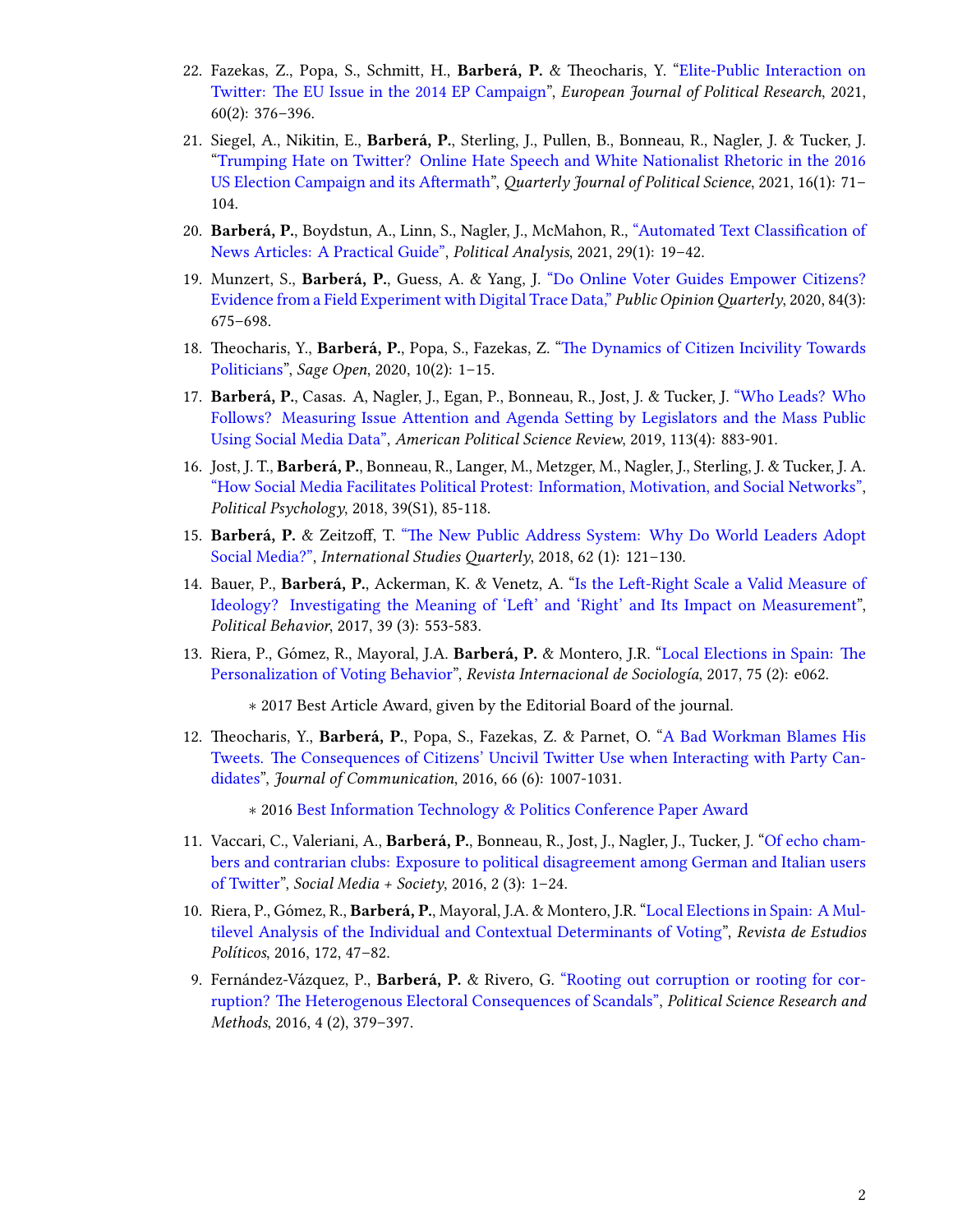8. **Barberá, P.**, Jost, J., Nagler, J., Tucker, J. & Bonneau, R. ["Tweeting from Left to Right: Is Online](http://pss.sagepub.com/content/early/2015/08/21/0956797615594620) [Political Communication More Than an Echo Chamber?](http://pss.sagepub.com/content/early/2015/08/21/0956797615594620)", *Psychological Science*, 2015, 26 (10), 1531–1542.

*∗* Methodology implemented to estimate political page affinity of Facebook users as part of the [Facebook Privacy-Protected Full URLs Data Set,](https://socialscience.one/files/partnershipone/files/urls-v2_1.pdf) [Social Science One](https://socialscience.one/).

7. **Barberá, P.** ["Birds of the Same Feather Tweet Together. Bayesian Ideal Point Estimation Using](http://pan.oxfordjournals.org/cgi/reprint/mpu011?ijkey=uMFPw4dsMHM7608&keytype=ref) [Twitter Data"](http://pan.oxfordjournals.org/cgi/reprint/mpu011?ijkey=uMFPw4dsMHM7608&keytype=ref). *Political Analysis*, 2015, 23 (1), 76–91.

*∗* 2015 [Editors' Choice article Award](http://oxfordjournals.org/our_journals/polana/editorschoice.html) for an article published in *Political Analysis* that represents a "especially significant contribution to political methodology."

*∗* 2016 [Best Information Technology & Politics Article Award](http://www.apsanet.org/section-18-best-information-technology-and-politicsp-award), given for the best published article about information technology and politics in 2015.

*∗* 2016 [Warren Miller Article Award](http://www.oxfordjournals.org/our_journals/polana/awards_warrenmiller.html), given by the Society of Political Methodology for the best article published in Political Analysis in 2015.

- *∗* Featured in *Political Analysis* virtual issue on [Innovative Methods in Online Research](https://www.cambridge.org/core/journals/political-analysis/issue/online-research-methods/FF4E7D31B561F7FC794AF5894A53E9F3)
- 6. **Barberá, P.**, Wang, N., Bonneau, R., Jost, J., Nagler, J., Tucker, J. & González-Bailón, S. ["The](http://journals.plos.org/plosone/article?id=10.1371/journal.pone.0143611) [Critical Periphery in the Growth of Social Protests](http://journals.plos.org/plosone/article?id=10.1371/journal.pone.0143611)", *PLOS ONE*, 2015, 10 (11).
- 5. Vaccari, C., Valeriani, A., **Barberá, P.**, Bonneau, R., Jost, J., Nagler, J., Tucker, J. ["Political Ex](http://onlinelibrary.wiley.com/doi/10.1111/jcc4.12108/abstract#.VLRLl9mdVFM.twitter)[pression and Action on Social Media: Exploring the Relationship Between Lower- and Higher-](http://onlinelibrary.wiley.com/doi/10.1111/jcc4.12108/abstract#.VLRLl9mdVFM.twitter)[Threshold Political Activities Among Twitter Users in Italy"](http://onlinelibrary.wiley.com/doi/10.1111/jcc4.12108/abstract#.VLRLl9mdVFM.twitter), *Journal of Computer-Mediated Communication*, 2015, 20 (2), 221–239.
- 4. **Barberá, P.** & Rivero, G. ["Understanding the Political Representativeness of Twitter Users"](http://ssc.sagepub.com/content/33/6/712), *Social Science Computer Review*, 2015, 33 (6), 721-729.
- 3. Vaccari, C., Valeriani, A., **Barberá, P.**, Bonneau, R., Jost, J., Nagler, J., Tucker, J.["Social Media and](http://www.rivisteweb.it/doi/10.1426/75245) [Political Communication. A survey of Twitter users during the 2013 Italian general election"](http://www.rivisteweb.it/doi/10.1426/75245), *Italian Political Science Review*, 2013, 43 (3), 381–410.
- 2. Riera, P., **Barberá, P.**, Gómez, R., Mayoral, J.A. & Montero, J.R ["The Electoral Consequences of](http://link.springer.com/article/10.1007/s10611-013-9479-1) [Corruption Scandals in Spain",](http://link.springer.com/article/10.1007/s10611-013-9479-1) *Crime, Law and Social Change*, 2013, 60 (5), 515–534.
- 1. **Barberá, P** ["Voting for Parties or for Candidates? The Trade-Off Between Party and Personal](http://www.reis.cis.es/REIS/PDF/REIS_132_021285919804928.pdf) [Representation in Spanish Regional and Local Elections",](http://www.reis.cis.es/REIS/PDF/REIS_132_021285919804928.pdf) *Revista Española de Investigaciones Sociológicas*, 2010, 132: 35–63.
- 6. **Barberá, P.** 2020. ["Social Media, Echo Chambers, and Political Polarization"](http://www.pablobarbera.com/static/echo-chambers.pdf). *Social Media and Democracy: The State of the Field*, edited by Nate Persily and Joshua Tucker. Cambridge University Press, pp. 34–55.
	- 5. **Barberá, P.** & Steinert-Threlkeld, Z. ["How to Use Social Media Data for Political Science Re](http://www.pablobarbera.com/static/social-media-data-generators.pdf)[search."](http://www.pablobarbera.com/static/social-media-data-generators.pdf) 2020. *Sage Handbook of Research Methods in Political Science and International Relations*, edited by Robert Franzese and Luigi Curini. Sage, pp. 404–423.
	- 4. Klasnja, M., **Barberá, P.**, Beauchamp, N., Nagler, J. & Tucker, J. ["Measuring Public Opinion](http://www.oxfordhandbooks.com/view/10.1093/oxfordhb/9780190213299.001.0001/oxfordhb-9780190213299-e-3) [with Social Media Data."](http://www.oxfordhandbooks.com/view/10.1093/oxfordhb/9780190213299.001.0001/oxfordhb-9780190213299-e-3) 2018. *The Oxford Handbook of Polling and Polling Methods*, edited by M. Alvarez. Oxford University Press, pp. 555–582.
	- 3. **Barberá, P.**, ["The Trade-Off Between Reproducibility and Privacy in the Use of Social Media](https://www.practicereproducibleresearch.org/case-studies/barbera.html) [Data to Study Political Behavior"](https://www.practicereproducibleresearch.org/case-studies/barbera.html) 2018. *The Practice of Reproducible Research*, edited by Justin Kitzes. University of California Press, pp. 103–108.

BooK **CHAPTERS**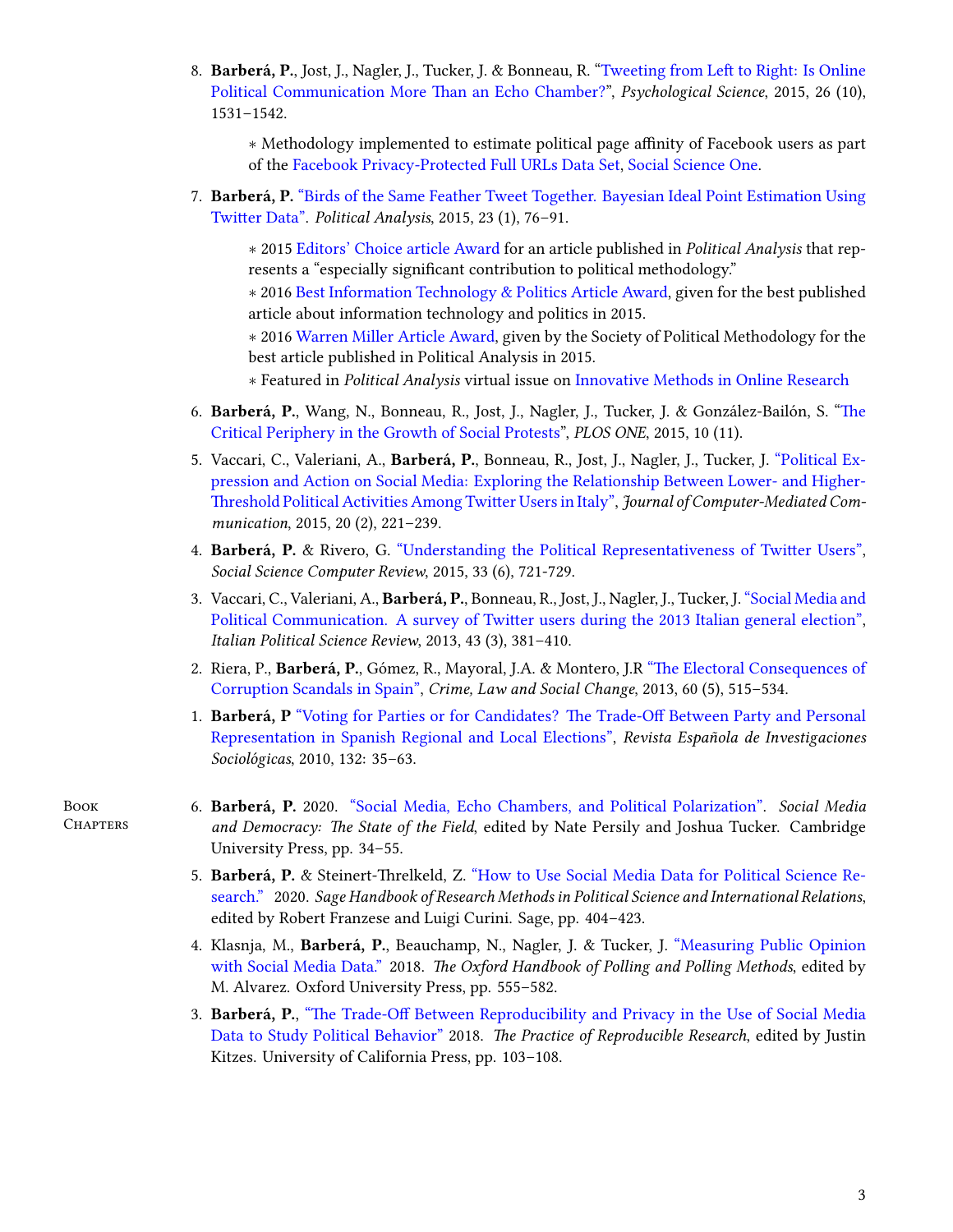|                           | 2. Barberá, P., Vaccari, A. & Valeriani, A. "Social Media, Personalisation of News Reporting, and<br>Media Systems' Polarisation in Europe". 2017. Social media and European politics: Rethinking<br>power and legitimacy in the digital era, edited by M. Barisione and A. Michailidou. Palgrave<br>Macmillan, pp. 25-52 |  |  |  |
|---------------------------|---------------------------------------------------------------------------------------------------------------------------------------------------------------------------------------------------------------------------------------------------------------------------------------------------------------------------|--|--|--|
|                           | 1. Tucker, J., Nagler, J., Metzger, M., Barberá, P., Penfold-Brown, D. & Bonneau, R. "Big Data,<br>Social Media, and Protest: Foundations for a Research Agenda". 2016. Computational Social<br>Science. Discovery and Prediction, edited by R. Michael Alvarez. Cambridge University Press,<br>pp. 199-204.              |  |  |  |
| OTHER<br>PUBLICATIONS     | 4. Barberá, P. "Internet y Política: Consecuencias Políticas y Sociales de la Revolución Digital",<br>Revista de las Cortes Generales, 2020, 108 (1): 223-243.                                                                                                                                                            |  |  |  |
|                           | 3. Barberá, P. "Explaining the Spread of Misinformation on Social Media: Evidence from the 2016<br>U.S. Presidential Election", APSA Comparative Politics Newsletter, 2018, 28 (2): 7-11.                                                                                                                                 |  |  |  |
|                           | 2. Tucker, J., Guess, A., Barberá, P., Vaccari, C., Siegel, A., Sanovich, S., Stukal, D. & Nyhan, B.<br>"Social Media, Political Polarization, and Political Disinformation: A Review of the Scientific<br>Literature", Report prepared for the Hewlett Foundation, 2018.                                                 |  |  |  |
|                           | 1. Tucker, J., Theocharis, Y., Roberts, M. & Barberá, P. "From Liberation to Turmoil: Social Media<br>and Democracy", Journal of Democracy, 2017, 28 (4), 46-59.                                                                                                                                                          |  |  |  |
| WORKING<br>PAPERS         | Barberá, P. "How Social Media Reduces Mass Political Polarization. Evidence from Germany,<br>Spain, and the United States."<br>* 2016 Franklin L. Burdette/Pi Sigma Alpha Award for Best Paper Presented at APSA 2015.                                                                                                    |  |  |  |
|                           | Barberá, P. "Less is More? How Demographic Sample Weights can Improve Public Opinion Esti-<br>mates Based on Twitter Data."                                                                                                                                                                                               |  |  |  |
|                           | Licht, H., Abou-Chadi, T., Barberá, P. & Hua, W "Measuring parties' rhetorical strategies at scale<br>using social media text"                                                                                                                                                                                            |  |  |  |
| EXTERNAL<br><b>GRANTS</b> | How online incivility affects the interactions between public officials and citizens on Facebook, \$35,000.<br>Facebook Research Faculty Grant. 2018.                                                                                                                                                                     |  |  |  |
|                           | Paying Attention to Attention: Media Exposure and Opinion Formation in an Age of Information Over-<br>load, 736,600€. Volkswagen Foundation. Co-principal investigator, with Simon Munzert, Andrew<br>Guess, JungHwan Yang. 2017.                                                                                         |  |  |  |
|                           | Electoral Behavior in Spanish Local Elections: A Multilevel Approach, 10,000 $\in$ . Spanish Center for<br>Sociological Research (CIS). Co-principal investigator, with José Ramón Montero, Pedro Riera, Raúl<br>Gómez, and Juan A. Mayoral. 2011.                                                                        |  |  |  |
| INTERNAL<br><b>GRANTS</b> | Center for International Studies, University of Southern California:<br>Faculty Research Grant, \$5,000. 2016<br>Research Assistantship Grant, \$22,000. 2017<br>Conference support, \$15,000. 2017                                                                                                                       |  |  |  |
|                           | Dornsife College of Letters, Arts and Sciences, University of Southern California:<br>Student Opportunities for Academic Research Program, \$3,000. 2016-2017.<br>Undergraduate Research Associates Program, \$4,500. 2017-2018.                                                                                          |  |  |  |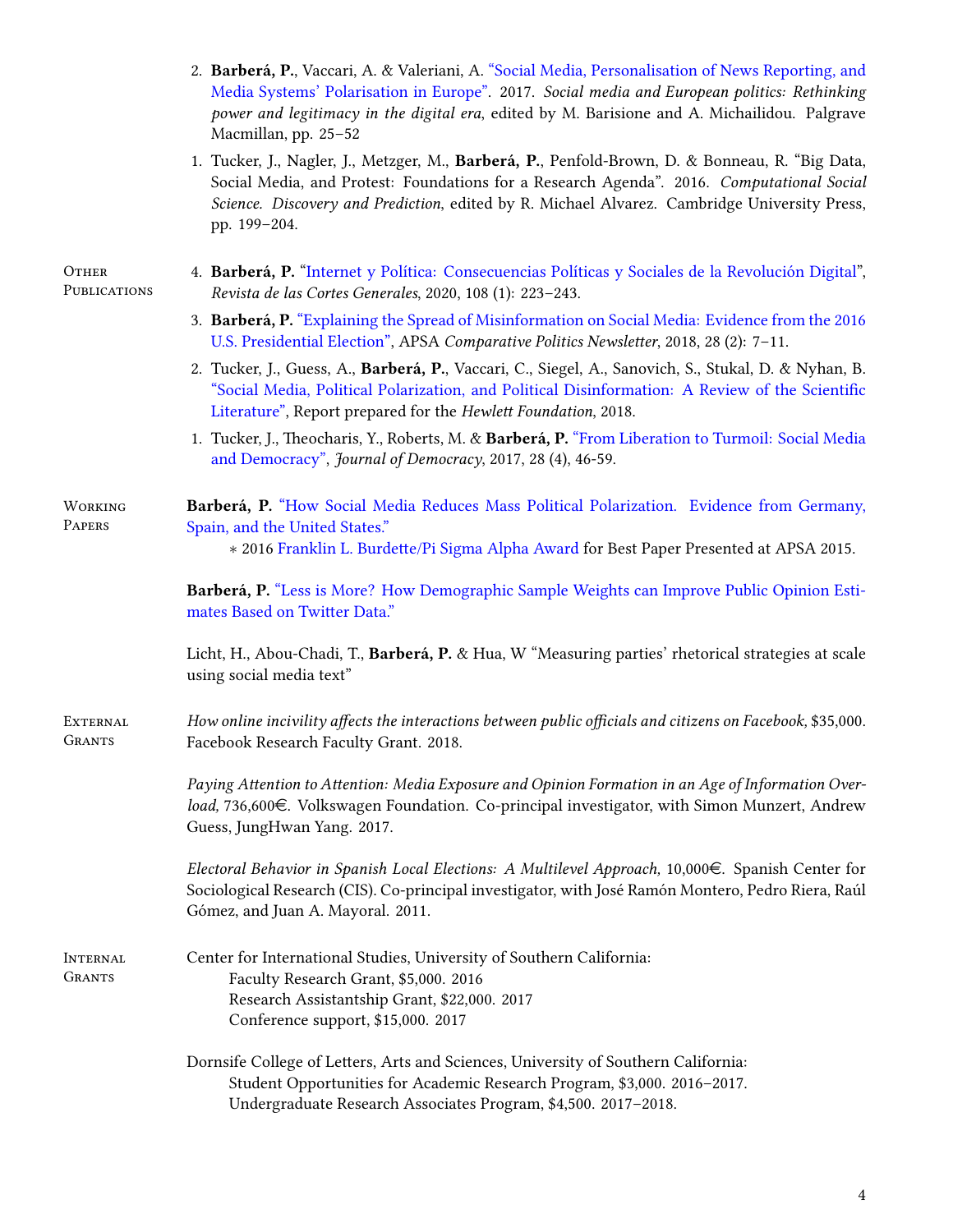**FELLOWSHIPS** Warren Miller Prize, Society for Political Methodology, 2016.

Franklin L. Burdette/Pi Sigma Alpha Award, American Political Science Association, 2016.

"La Caixa" Fellowship for Graduate Studies in the U.S., 2010-2012.

"Salvador de Madariaga" Fellowship, European University Institute, 2009-2010.

2nd National Prize to Excellence in Academic Performance, 2008.

Pompeu Fabra University graduation prize for Exceptional Achievement, 2008.

#### Teaching *Instructor*

and AwaRds

- Fall 2017, 2019, 2021: [Computational Social Science](http://pablobarbera.com/POIR613/) (USC POIR 613)
- Spring 2017, Fall 2020: Introduction to Regression Analysis (USC POIR 611)
- Lent 2019: [Quantitative Text Analysis](https://lse-my459.github.io/) (LSE MY 459)
- Michaelmas 2018: [Data for Data Scientists](https://lse-my472.github.io/) (LSE MY 472, co-taught with Akitaka Matsuo)
- Lent 2018: [Quantitative Text Analysis](https://lse-my459.github.io/) (LSE MY 459, co-taught with Ken Benoit)
- Fall 2017: International Relations Approaches to Research (USC IR 211)
- Fall 2016: Introduction to Data Analysis (USC IR 312)
- Fall 2016: European Integration (USC IR 468)

## *Workshops & Summer Schools*

- [Data Science for Decision-Making](https://www.lse.ac.uk/study-at-lse/executive-education/courses/secure/business-and-management/data-science-for-decision-making) (10 hours), Executive Education Course, London School of Economics (co-taught with Ken Benoit), 2018
- [Querying large-scale online datasets: SQL and Google BigQuery](http://pablobarbera.com/SQL-workshop/) (4 hours). London School of Economics, 2018.
- [Quantitative Text Analysis with Applications to Social Media Research](http://pablobarbera.com/text-analysis-vienna/) (20 hours) University of Vienna, 2018
- [Big Data Analysis in the Social Sciences](https://ecpr.eu/Events/PanelDetails.aspx?PanelID=7061&EventID=116) (15 hours) ECPR Summer School, Central European University (2017, 2018)
- [Automated Collection of Web and Social Data](https://ecpr.eu/Events/PanelDetails.aspx?PanelID=7055&EventID=116) (15 hours) ECPR Summer School, Central European University. (2017, 2018)
- [Automated Text Analysis with R](https://github.com/pablobarbera/eui-text-workshop) (6 hours) Quantitative Methods Working Group, European University Institute, 2016
- [Data Science and Social Science](https://github.com/pablobarbera/data-science-workshop) (18 hours) Center for the Promotion of Research Involving Innovative Statistical Methodology (PRIISM), New York University, 2016. (Joint with Alex Hanna and Dan Cervone)
- [Social Media and Big Data Research](http://pablobarbera.com/eitm) (12-15 hours)
	- **–** Summer School in Survey Methodology, Pompeu Fabra University, 2017, 2018.
	- **–** EITM Europe Summer Institute, 2018.
- [Collecting and Analyzing Social Media Data with R](http://pablobarbera.com/social-media-workshop/) (2–4 hours)
	- **–** Georgetown University, 2015
	- **–** University of Cologne, 2017
	- **–** London School of Economics, 2018
- [Scraping Twitter & Web Data](https://github.com/pablobarbera/workshop) and [Data Visualization with ggplot2](https://github.com/pablobarbera/Rdataviz) (4 hours) NYU Politics, 2013.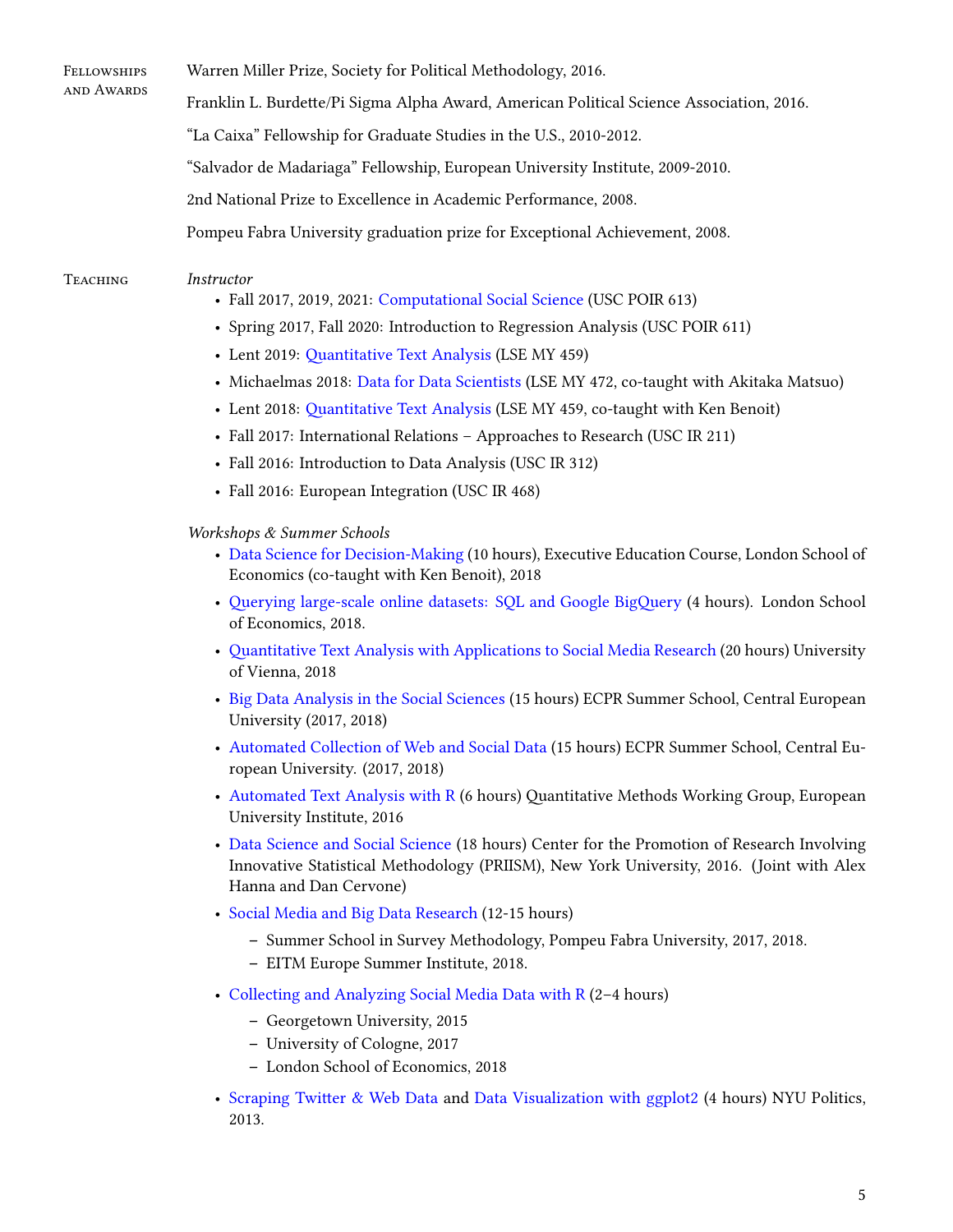#### *Project Advisor*

• Fall 2015: [Capstone Project in Data Science,](http://cds.nyu.edu/academics/ms-in-data-science/curriculum/required-courses/#ds-ga-1006) MS in Data Science

*Member of dissertation committees:* Adam Badawy (USC), Whitney Hua (USC), Fridolin Linder (Penn State), Xinru Ma (USC), Marius Sältzer (Mannheim), Philipp Kling (Konstanz), Joshua Timm (USC), Joe Hoover (USC), Timo Daehler (USC), Anuja Majmundar (USC), Meiqing Zhang (USC), Florence Ecormier-Nocca (SciencesPo).

#### **INVITED TALKS**

• Political Science Department Seminar (Central European University)

## 2021:

2022:

- Political Science Seminar (University of Houston)
- Guest Lecture: "Media Systems and Democracy" (Central European University)
- Political Economy Seminar (Bocconi University)
- DISPOC Interdisciplinary Seminar (Università di Siena)
- Conversaciones Metodológicas (FLACSO Mexico)
- Connected Politics Lab Seminar, University College Dublin

#### 2020:

- California Center for Population Research Seminar (UCLA)
- Polarization and Social Change Lab (Stanford University)
- Free Speech, Democracy, and the Internet (Stanford University)
- MIT Media Lab
- Weekly Workshop in Political Science (Leiden University)

#### 2019:

- Politics Research Colloquium (University of Oxford).
- Instituto Carlos III Juan March Permanent Seminar (Universidad Carlos III)
- Summer Institute in Computational Social Science (University of Oxford)

#### 2018:

- Political Science Departmental Research Seminar (UCL University College London)
- Project on Democracy and the Internet Seminar Series (Stanford University)
- Reuters Institute for the Study of Journalism (Oxford University)
- Institute of Social Sciences (University of Lisbon)
- Sage Ocean Speaker Series (Sage)
- Paul Lazarsfeld Guest Professor (University of Vienna)
- Department of Government Seminar Series (University of Essex)
- International Methods Colloquium (Wake Forest University)
- Q-Step Seminar Series (University of Exeter).

2017:

- Symposium on Computational Social Science (Chair of Systems Design, ETH Zürich)
- Center for Public Diplomacy (University of Southern California)
- Seminario sobre Política, Redes Sociales y Big Data (Universidad Central de Chile)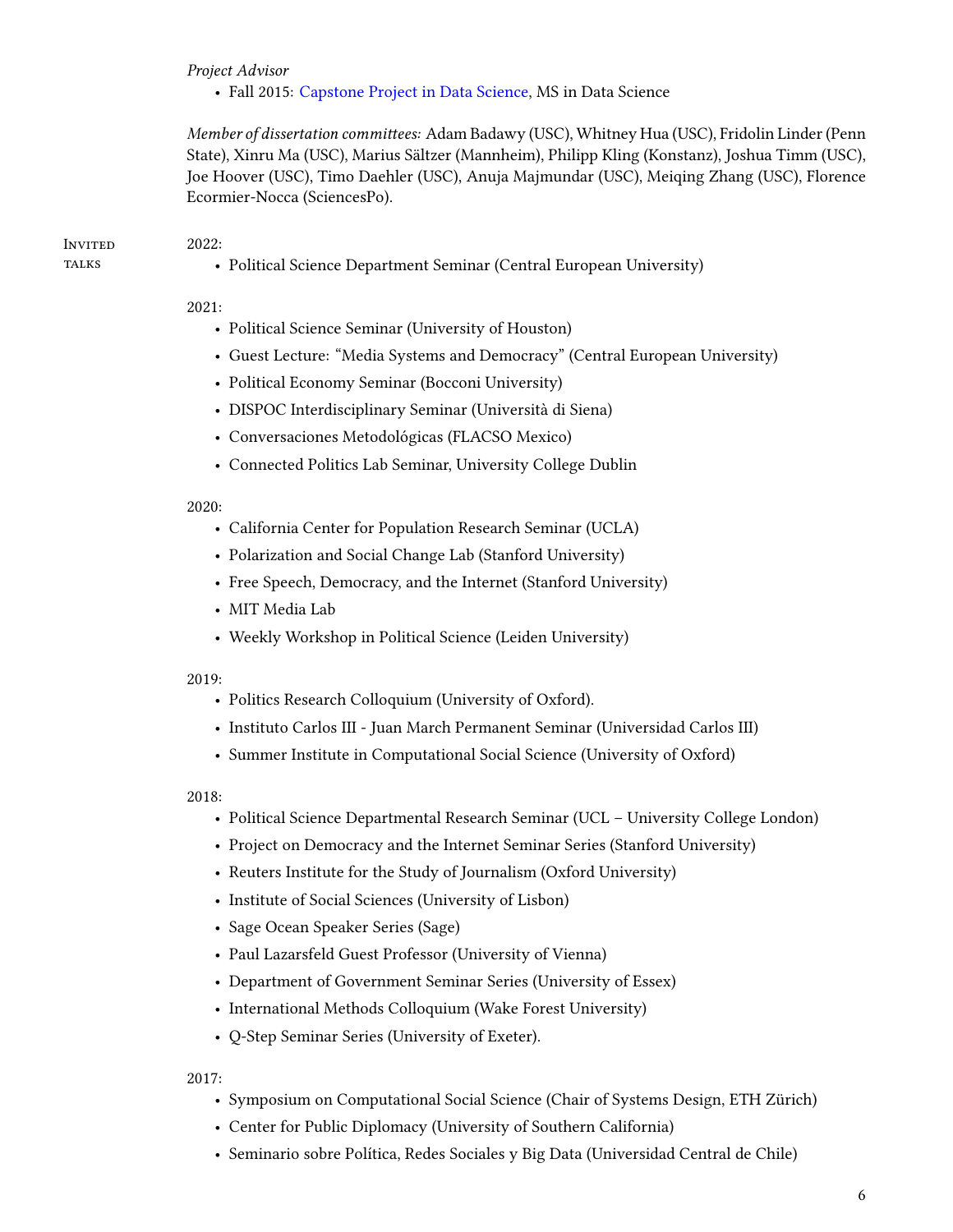- Department of Methodology (London School of Economics)
- Methods Speaker Series (UCSD)
- Comparative Political Behavior Lecture Series (Humboldt University, Berlin)
- Research Seminar in American Politics (UC Berkeley)
- Lecture Series Microfoundations of Politics (University of Cologne).

2016:

- Center for Statistics and the Social Sciences (University of Washington)
- Department of Political Science Seminar Series (University of Copenhagen)
- International Political Communication Workshop (Université Laval)
- Artificial Intelligence Seminar (Information Sciences Institute, USC).
- Social Media, Methods, and Politics Seminar (Università degli studi di Milano)

2015:

- Digital Media, Networks, and Political Communication research group (Annenberg School of Communication, UPenn)
- Microsoft Research Seminar Series (Microsoft Research, New York)

**WORKSHOP PARTICIPATION** 2022: Annual Conference of the Center for Social Media and Politics (NYU), Media Exposure and Opinion Formation Workshop (Princeton)

2021: Social Science Foo Camp (O'Reilly and Facebook).

2020: Social Science Foo Camp (O'Reilly and Facebook), Annual Conference of the Center for Social Media and Politics (NYU), Summer Institute in Computational Social Sciences (Duke University), Conference on Politics and Computational Social Science (Northeastern University), NSF Workshop on Social Media Data Acquisition and Sampling (University of Michigan and Georgetown University).

2019: Workshop on Text Analysis for Asia and Beyond (University of Southern California), Economics of Media Bias Workshop (WZB – Berlin Social Science Center), Causes and Consequences of Populism (London School of Economics), Workshop: Center for Social Media and Politics (New York University).

2018: Social Science Foo Camp (O'Reilly and Facebook), International Workshop on Social Media and Political Participation (SMaPP Global, NYU Shanghai), Academic Workshop on Social Media and Misinformation (Facebook & Harvard University), Workshop: Is there room in National Election Studies for Big Data? (University of Manchester), Symposium: The Consequences of Misinformation (Brookings Institution and Social Science Research Council), Workshop: Political Economy in the Digital Age (Hertie School of Governance).

2017: International Workshop on Social Media and Political Participation (SMaPP Global, NYU Abu Dhabi), Workshop: Navigating bots, algorithms, echo chambers, and disinformation (U.S. State Department & Stanford University), Workshop: The Future of Humans as Sensors for Social Science Research (UCLA), International Workshop on Social Media and Political Participation (SMaPP Global, NYU), Academic Workshop on Social Media and Political Polarization (Facebook & Stanford University).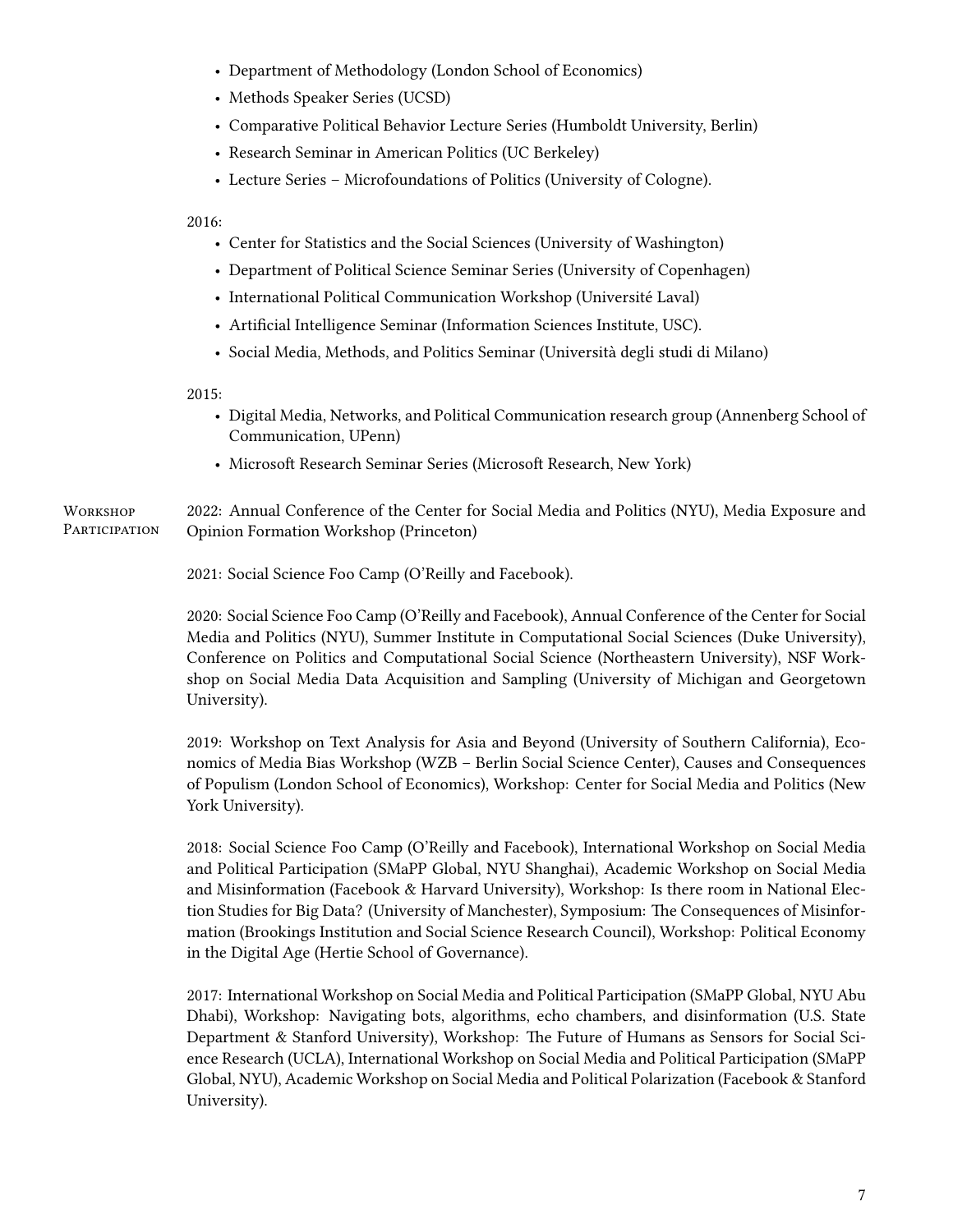2016: International Workshop on Social Media and Political Participation (SMaPP Global), Text Analysis Conference (University of Amsterdam).

2015: Conference on Political Polarization: Media and Communication Influences (Princeton University, CSDP), Big Data and Political Science Conference (University of Mannheim), Workshop on Online Politics (University College Dublin), International Workshop on Social Media and Political Participation (SMaPP Global)

**CONFERENCE PRESENTATIONS** 2022: ICA. 2021: APSA. 2020: APSA. 2019: APSA, EPSA. 2018: EPSA, MPSA; 2017: APSA, EPSA, ISA, MPSA; 2016: APSA, EPSA, PolMeth, ISA, MPSA; 2015: APSA, EPSA, PolMeth, MPSA

PROFESSIONAL **MEMBERSHIPS** *Member:* American Political Science Association (Political Methodology, Political Networks, and Information Technology & Politics sections), European Political Science Association.

**PROFESSIONAL** *Journal editor*: SAGE Open, [special issue on "Social Media and Politics"](https://journals.sagepub.com/topic/sgo-subjects/3468/sgo).

**SERVICE** (JouRnals) *Editorial Board*: [Political Analysis,](https://www.cambridge.org/core/journals/political-analysis/information/editorial-board) [Journal of Politics](https://www.journals.uchicago.edu/journals/jop/board), [Journal of Quantitative Description](https://journalqd.org/editorialboard).

*Advisory Board*: [Pew Research Center Data Labs](https://www.pewresearch.org/methods/about-data-labs/).

*Referee*: over 120 reviews for more than 40 different journals or conferences, including American Political Science Review, Proceedings of the National Academy of Sciences, American Journal of Political Science, The Journal of Politics, Political Analysis, British Journal of Political Science, Political Communication, Journal of Communication, ICWSM, WWW, Oxford University Press, National Science Foundation, Austrian Science Fund. For full list, **see my [Publons profile](https://publons.com/author/1291880/pablo-barbera)**.

**PROFESSIONAL** *Service in Conference Divisions*: co-chair of the Political Methodology Division, APSA 2021.

**SERVICE** (ConfeRences)

*Service in Conference Panels*: chair (EPSA 2013, 2014, 2016, 2017, 2018; MPSA 2016, 2017, 2018; APSA 2017, 2021), discussant (EPSA 2014, 2015; APSA 2015, 2017, 2021; MPSA 2016, 2017, 2018; PolMeth 2021).

*Service in Conference Program Committees*: European Political Science Association Conference (2014), SocInfo: Social Informatics (2016), ICWSM: International Conference on Weblogs and Social Media (2017), IC2S2: International Conference on Computational Social Science (2017, 2019), General Online Research Conference (2018), International World Wide Web Conference – WWW (2018, 2019), ACM Web Science Conference (2019).

*Service in Award Committees*: chair of APSA Political Networks section Political Ties award committee (2016), chair of APSA Information Technology and Politics section best paper award committee (2017), member of Miller Prize Award committee (2017, 2018), member of ICA Computational Methods interest group best paper award committee (2018), member of APSA Information Technology and Politics section best conference paper award committee (2018), member of PolMeth best poster award committee (2019), member of APSA Information Technology and Politics section best dissertation award committee (2020).

#### **UNIVERSITY** *Admin*:

**SERVICE** 

• Programme Director, MSc in Applied Social Data Science, LSE 2018–2019.

*Organizer*:

- Networked Democracy Lab Speaker Series (USC, Fall & Spring 2017).
- Workshop on Media Exposure and Opinion Formation (USC, Fall 2017).
- Social Data Science Professionalization Seminar (LSE, 2018).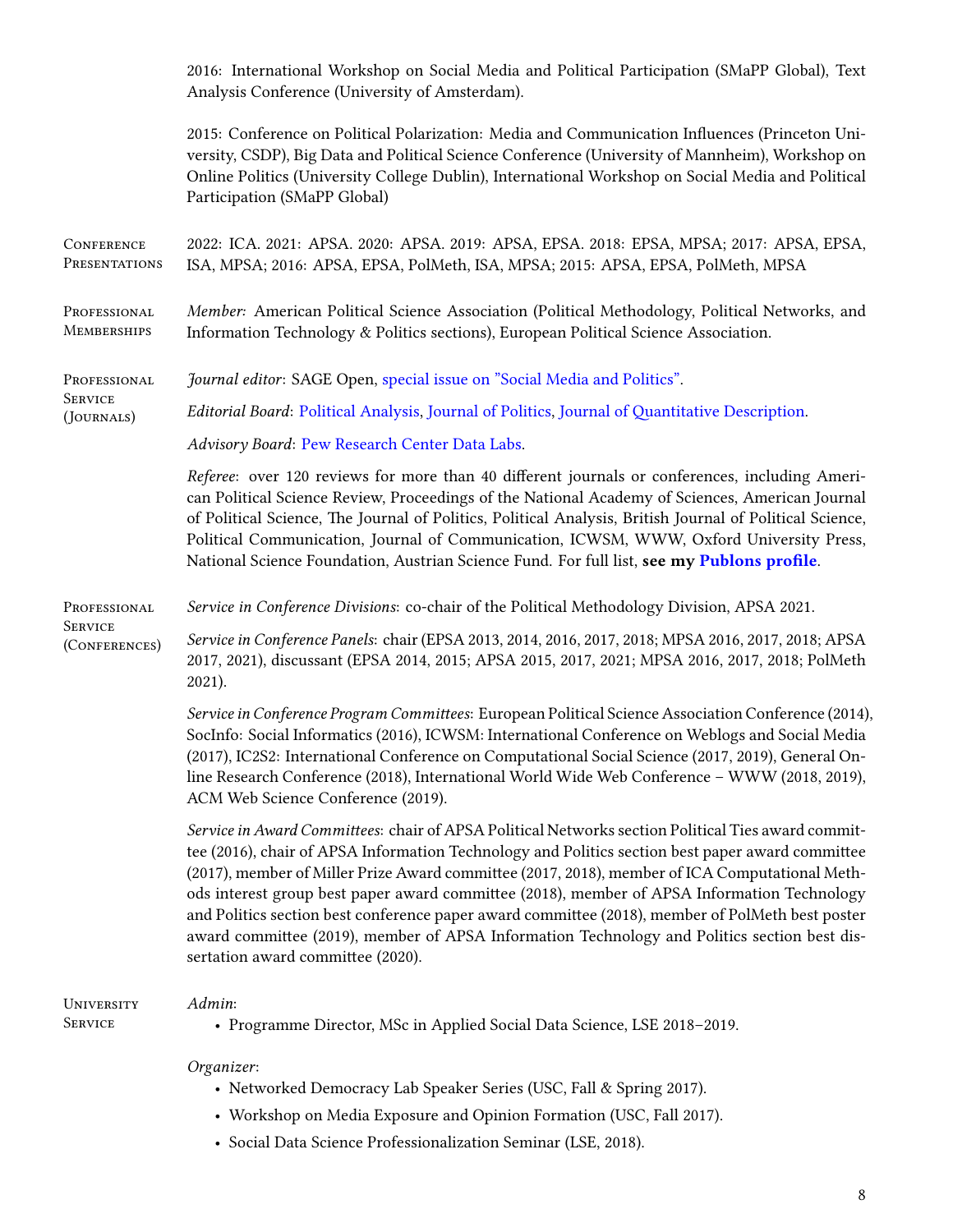| <b>SOFTWARE</b>                     | streamR: Access to Twitter Streaming API via R. Available on CRAN. 113K total downloads.                                                                                                                   |  |  |  |
|-------------------------------------|------------------------------------------------------------------------------------------------------------------------------------------------------------------------------------------------------------|--|--|--|
|                                     | Rfacebook: Access to Facebook API via R. Available on CRAN. 137K total downloads.                                                                                                                          |  |  |  |
|                                     | instaR: Access to Instagram API via R. Available on CRAN. 26K total downloads.                                                                                                                             |  |  |  |
|                                     | tweetscores: R tools for analysis of Twitter data. Includes functions to estimate ideology of Twitter<br>users.                                                                                            |  |  |  |
| WRITINGS IN<br>POPULAR MEDIA        | "This explains how social media can both weaken - and strengthen - democracy," with Joshua<br>Tucker, Yannis Theocharis, and Margaret E. Roberts. Published in The Monkey Cage / Washington<br>Post, 2017. |  |  |  |
|                                     | "Twitter trolls are actually hurting democracy," with Yannis Theocharis, Zoltan Fazekas, and Sebas-<br>tian Popa. Published in The Monkey Cage / Washington Post, 2016.                                    |  |  |  |
|                                     | "Why everyone in a network is important for movements - even the Slacktivists!," with Sandra<br>González-Bailón. Published in The Monkey Cage / Washington Post, 2015.                                     |  |  |  |
|                                     | "Who is the most conservative Republican candidate for president?." Published in The Monkey<br>Cage / Washington Post, 2015.                                                                               |  |  |  |
|                                     | "Political discussions on Twitter during elections are dominated by those with extreme views," with<br>Gonzalo Rivero. European Politics and Policy (EUROPP) Blog, London School of Economics.             |  |  |  |
|                                     | "Tweeting the Revolution: Social Media Use and the #Euromaidan Protests," with Megan Metzger.<br>Published on The Huffington Post, 2014.                                                                   |  |  |  |
|                                     | "How Ukrainian protestors are using Twitter and Facebook," with Megan Metzger. Published in<br>The Monkey Cage / Washington Post, 2014.                                                                    |  |  |  |
|                                     | "A Breakout Role for Twitter? The Role of Social Media in the Turkish Protests," with Megan Met-<br>zger. Published in The Monkey Cage / Washington Post, 2013.                                            |  |  |  |
|                                     | "The Dynamics of Information Diffusion in the Turkish Protests," with Sandra González-Bailón.<br>Published in The Monkey Cage / Washington Post, 2013.                                                     |  |  |  |
|                                     | tuitometro.es, Real-time tracking of the Spanish 2011 legislative election in Twitter using automa-<br>tized sentiment analysis, with Gonzalo Rivero (NYU). Featured in the major Spanish newspapers.      |  |  |  |
| MENTIONS IN<br><b>MEDIA OUTLETS</b> | The Atlantic, "The Problem Isn't Twitter. It's That You Care About Twitter," April 29, 2019.                                                                                                               |  |  |  |
|                                     | El País, "¿Engañan las noticias falsas sobre todo a los más mayores?," Jan 9, 2019.                                                                                                                        |  |  |  |
|                                     | C-SPAN, "Social Media and False Information Panel, Brookings Institution," May 31, 2018.                                                                                                                   |  |  |  |
|                                     | Vox, "Fake news aside, Facebook can help puncture our political bubbles," Dec 28, 2016.                                                                                                                    |  |  |  |
|                                     | El País, "Así influye Facebook en tus opiniones. Las noticias falsas circulan más rápido en cámaras<br>de eco," Nov 27, 2016.                                                                              |  |  |  |
|                                     | Los Angeles Times, "Trump's Twitterfests are meant to further the culture wars that helped win<br>him the presidency," Nov 22, 2016.                                                                       |  |  |  |
|                                     | The Economist, "A new kind of weather," Mar 26, 2016.                                                                                                                                                      |  |  |  |
|                                     | WIRED, "Social media is making the debate on guns - and Trump - worse," Dec 16, 2015.                                                                                                                      |  |  |  |
|                                     | Quartz, "Slacktivism is having a powerful real-world impact, new research shows," Dec 10, 2015                                                                                                             |  |  |  |